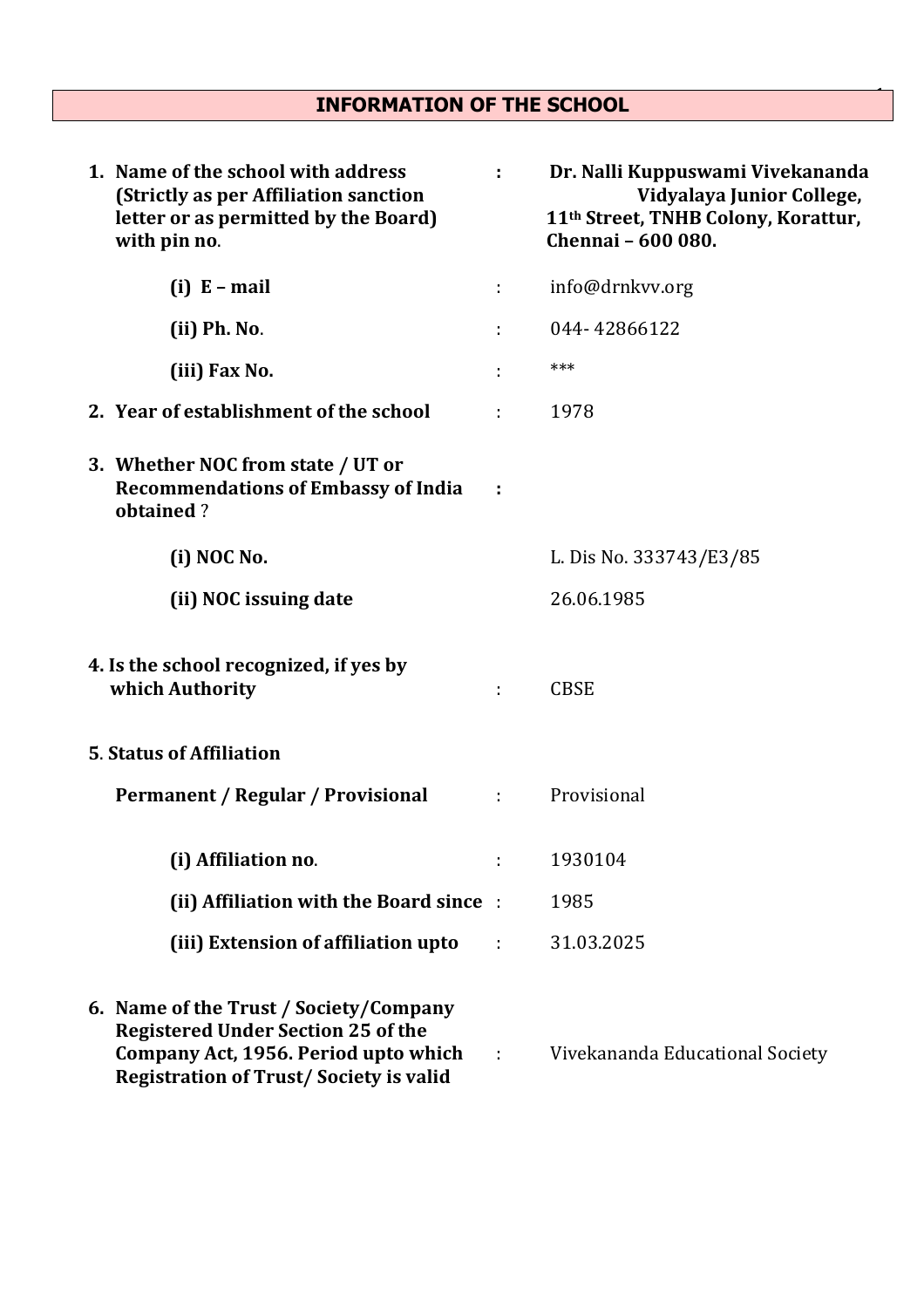## <sup>2</sup>7. List of members of School Managing Committee with their Address/ tenure and post held in the set of the set of the set of the set of the set of the set of the set of the set of the s

| S.<br><b>No</b> | <b>NAME</b>                   | <b>OCCUPATION WITH ADDRESS</b>                                                                                                 | <b>DESIGNATION IN</b><br><b>SMDC</b>     |
|-----------------|-------------------------------|--------------------------------------------------------------------------------------------------------------------------------|------------------------------------------|
| $\mathbf{1}$    | Smt. S. Usharani              | Principal,<br>Dr.Nalli Kuppuswami Vivekananda Vidyalaya<br>Junior College,<br>11th Street, Korattur, Chennai - 600080          | <b>Member Secretary</b>                  |
| 2               | Sri. N.Tharmalingam           | Telephone Operator,<br>No.9, "O" Block, Agesthiyar Nagar, Villivakkam,<br>Chennai - 600049.                                    | Member (Parent)                          |
| 3               | Smt. G. Devika                | Senior Teacher,<br>Dr.Nalli Kuppuswami Vivekananda Vidyalaya<br>Junior College,<br>11th Street, Korattur, Chennai - 600080     | Member (Parent)                          |
| $\overline{4}$  | Sri. R. Lakshmi               | Senior Teacher,<br>Dr.Nalli Kuppuswami Vivekananda Vidyalaya<br>Junior College,<br>11th Street, Korattur, Chennai - 600080     | Member<br>(Teacher)                      |
| 5               | Smt. A. Sukanya               | Principal,<br>Krishna Moolchand Maheshwari Vivekananda<br>Vidyalaya, Nachiar Chatram,<br>Thiruninravur, Chennai 602024         | Member<br>(Other School<br>Principal)    |
| 6               | Smt. S. Dhanalakshmi          | Principal,<br>Sri Krishna Vivekananda Vidyalaya,<br>Hanumanta Rayar Koil Street,<br>Pazhaverkadu 601205.                       | Member<br>(Other School<br>Principal)    |
| $\overline{7}$  | Sri. S. Vallabhan             | Principal,<br>Kendriya Vidyalaya,<br>Anna Nagar, GPRA Campus, Thirumangalam,<br>Chennai - 40                                   | Member (Member<br>nominated by Board)    |
| 8               | Smt. S. Padmini               | Principal,<br>G.K.Shetty Vivekananda Vidyalaya Sr.Sec. School,<br>Ambattur, Chennai - 600053                                   | Member<br>(Member nominated<br>by Board) |
| 9               | Dr.Nalli Kuppuswami<br>Chetty | Proprietor,<br>M/s. Nalli Chinnasamy Chetty,<br>T. Nagar, Chennai - 80                                                         | President<br>(Donor)                     |
| 10              | Sri. G.P.N. Gupta             | Director,<br>M/s. Jumbo Bag Ltd.,<br>New No.4, Old No.47, Naoroji Road, Chetpet,<br>Chennai - 600031                           | <b>Vice President</b>                    |
| 11              | Sri. N.R. Narendranath        | Hon. Correspondent,<br>Dr.Nalli Kuppuswami Vivekananda Vidyalaya<br>Junior College,<br>11th Street, Korattur, Chennai - 600080 | Member (Nominated<br>by Society)         |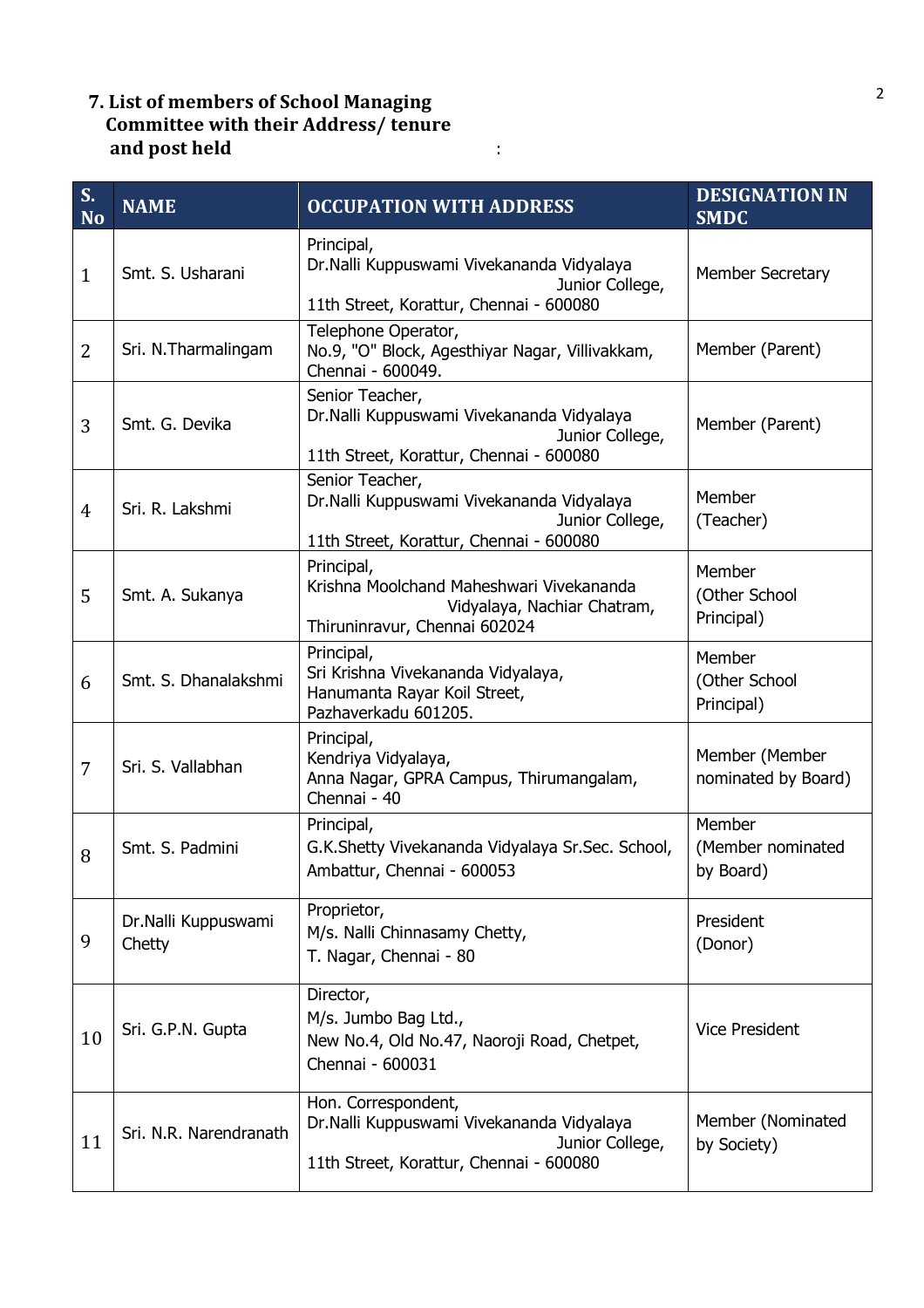| 12 | Sri, P. Kesavan    | Hon.Addl. Correspondent,<br>Dr.Nalli Kuppuswami Vivekananda Vidyalaya<br>Junior College,<br>11th Street, Korattur, Chennai - 600080 | 3<br>Member (Nominated<br>by Society) |
|----|--------------------|-------------------------------------------------------------------------------------------------------------------------------------|---------------------------------------|
| 13 | Sri. S.D. Mohan    | Motivator,<br>218, TVS Colony, Anna Nagar West,<br>Chennai 600101                                                                   | Member (Nominated<br>by Society)      |
| 14 | Dr. A.P. Irungovel | Sankara Nethralaya, 18, College Road,<br>Chennai - 600006.                                                                          | Member(Nominated by<br>Society)       |
| 15 | Smt.J. Jayasree    | Vice Principal,<br>Dr. Nalli Kuppuswami Vivekananda Vidyalaya<br>Junior College,<br>11th Street, Korattur, Chennai - 600080         | Member (Nominated<br>by Society)      |

### 8. Name and official address of the Manager

| / President / Chairman / Correspondent $\checkmark$ :<br>$(i)$ E-mail                                                                                                                    |                       | Shri N.R. Narendranath<br>correspondent@drnkvv.org                             |
|------------------------------------------------------------------------------------------------------------------------------------------------------------------------------------------|-----------------------|--------------------------------------------------------------------------------|
| (ii) Ph. No                                                                                                                                                                              | ÷                     | 044-42866122                                                                   |
| (iii) Fax no.                                                                                                                                                                            |                       | ***                                                                            |
| 9. Area of School campus                                                                                                                                                                 |                       |                                                                                |
| (i) In Acres                                                                                                                                                                             | ÷                     | 1.8 Acres                                                                      |
| (ii) In sq. mtrs.                                                                                                                                                                        | ÷.                    | 7,285 Sq. Mtrs.                                                                |
| (iii) Built up area (sq. mtrs)                                                                                                                                                           | $\mathbb{C}^{\times}$ | 1661 Sq.mtrs                                                                   |
| (iv) Area of playground in sq. mtrs :                                                                                                                                                    |                       | 3122.67 Sq. Mtrs.                                                              |
| (v) Other facilities                                                                                                                                                                     |                       |                                                                                |
| (i) Swimming pool<br>(ii) Indoor games<br>(iii) Dance rooms<br>(iv) Gymnasium<br>(v) Music Rooms<br>(vi) Hostels<br>(vii) Health and Medical<br>Check up<br>10. Details of fee structure | ÷                     | N <sub>o</sub><br>Yes<br>Yes<br>N <sub>o</sub><br>Yes<br>N <sub>0</sub><br>Yes |
|                                                                                                                                                                                          |                       |                                                                                |
| PRIMARY (III to V)<br>MIDDLE (VI to VIII)<br>SECONDARY (IX & X)<br>SENIOR SECONDARY (XI & XII)                                                                                           |                       | 28430<br>30385<br>30175<br>32810                                               |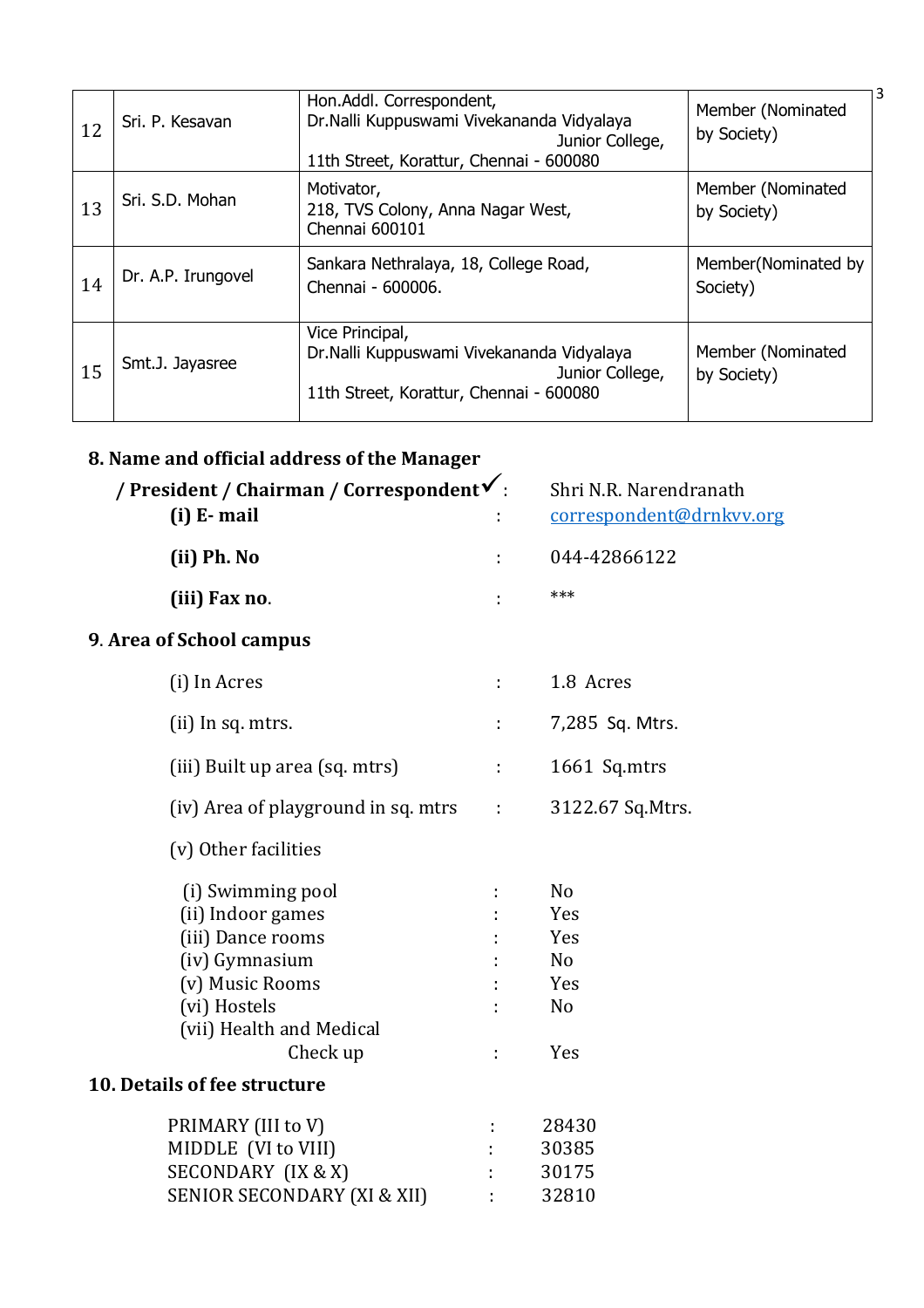# 11. Transport facility

| (i) own buses                      | *** |
|------------------------------------|-----|
| (ii) Buses hired on contract basis | *** |
| (iii) Details of transport charges | *** |

#### 12. Particulars of teaching Staff

| S.NO           | <b>NAME OF THE STAFF</b>      | <b>DESIGNATION</b> | <b>QUALIFICATION</b>                  | <b>DATE OF</b><br><b>JOINING</b> | <b>NATURE</b><br><b>OF</b><br><b>APPOINTMENT</b> |
|----------------|-------------------------------|--------------------|---------------------------------------|----------------------------------|--------------------------------------------------|
| $\mathbf{1}$   | Smt. S. Usharani              | Principal          | M.A(Eng), M.Ed., M.Phil               | 01.06.93                         | Regular                                          |
| $\overline{2}$ | Smt. J. Jayasree              | Vice<br>Principal  | M.Com(Eco)., B.Ed., PGDCA             | 01.06.01                         | Regular                                          |
| 3              | Smt. T. Karthiyayini          | <b>PGT</b>         | M.A.(Eng.) B.Ed                       | 01.06.95                         | Regular                                          |
| 4              | Sri. G Anbuselvam             | PET                | BBA., M.A (Pub.Admn),<br><b>B.PEd</b> | 19.06.02                         | Regular                                          |
| 5              | Smt. S. Bagiyalakshmi         | PGT                | MCA., B.Ed., DCT., PGDCA              | 01.06.06                         | Regular                                          |
| 6              | Smt. A.Kavitha                | <b>PGT</b>         | M.Sc.(Phy)., B.Ed.,<br>M.Phil, PGDCA  | 01.07.06                         | Regular                                          |
| $\overline{7}$ | Smt.G.Sivagami                | PGT                | M.Sc (Che) B.Ed                       | 01.06.07                         | Regular                                          |
| 8              | Smt. R. Malliga               | PGT                | M.Com., MPhil.,<br>B.Ed., MBA, DISM   | 02.06.08                         | Regular                                          |
| 9              | Smt. V. Vijayalakshmi         | PGT                | B.Sc.(CSc), M.CA, B.Ed                | 01.06.10                         | Regular                                          |
| 10             | Smt. R. Lakshmi               | <b>PGT</b>         | M.Com., M.A., B.Ed,<br>Hindi Praveen  | 13.06.88                         | Regular                                          |
| 11             | Smt. S. Malarmani             | PGT                | M.Sc (Phy)., B.Ed., PGDCA             | 15.07.96                         | Regular                                          |
| 12             | Smt.G. Sathyameenakshi        | <b>TGT</b>         | M.A (Tam) B.Ed.                       | 01.06.98                         | Regular                                          |
| 13             | Smt. P.G. Sheela              | <b>TGT</b>         | B.Sc (Che.), B.Ed.                    | 01.06.99                         | Regular                                          |
| 14             | Smt. A.K. Suba Aruna          | <b>TGT</b>         | B.Sc (Bot), B.Ed                      | 01.07.99                         | Regular                                          |
| 15             | Smt.R. Prabhadevi             | <b>TGT</b>         | B.Sc (Che)., M.Ed                     | 01.06.02                         | Regular                                          |
| 16             | Smt.V. Sangeetha              | <b>PGT</b>         | M.Com., B.Ed.<br>Shiksha Visharad     | 01.06.05                         | Regular                                          |
| 17             | Sri. Y.Navaneetha<br>Krishnan | PET                | B.Com., B.PEd., M.Sc (Yoga)           | 01.06.09                         | Regular                                          |
| 18             | Smt. K. Kavitha Chellam       | PGT                | M.Sc.(Che), B.Ed.                     | 01.06.09                         | Regular                                          |
| 19             | Smt. K. Sridevi               | PGT                | M.Sc (Mat)., B.Ed                     | 12.08.09                         | Regular                                          |
| 20             | Smt. V. Manimegalai           | <b>TGT</b>         | B.Litt., M.A.(Tam), B.Ed.             | 01.06.10                         | Regular                                          |
| 21             | Smt. D. Lakshmi               | <b>TGT</b>         | M.A(Eng)., B.Ed.                      | 01.06.11                         | Regular                                          |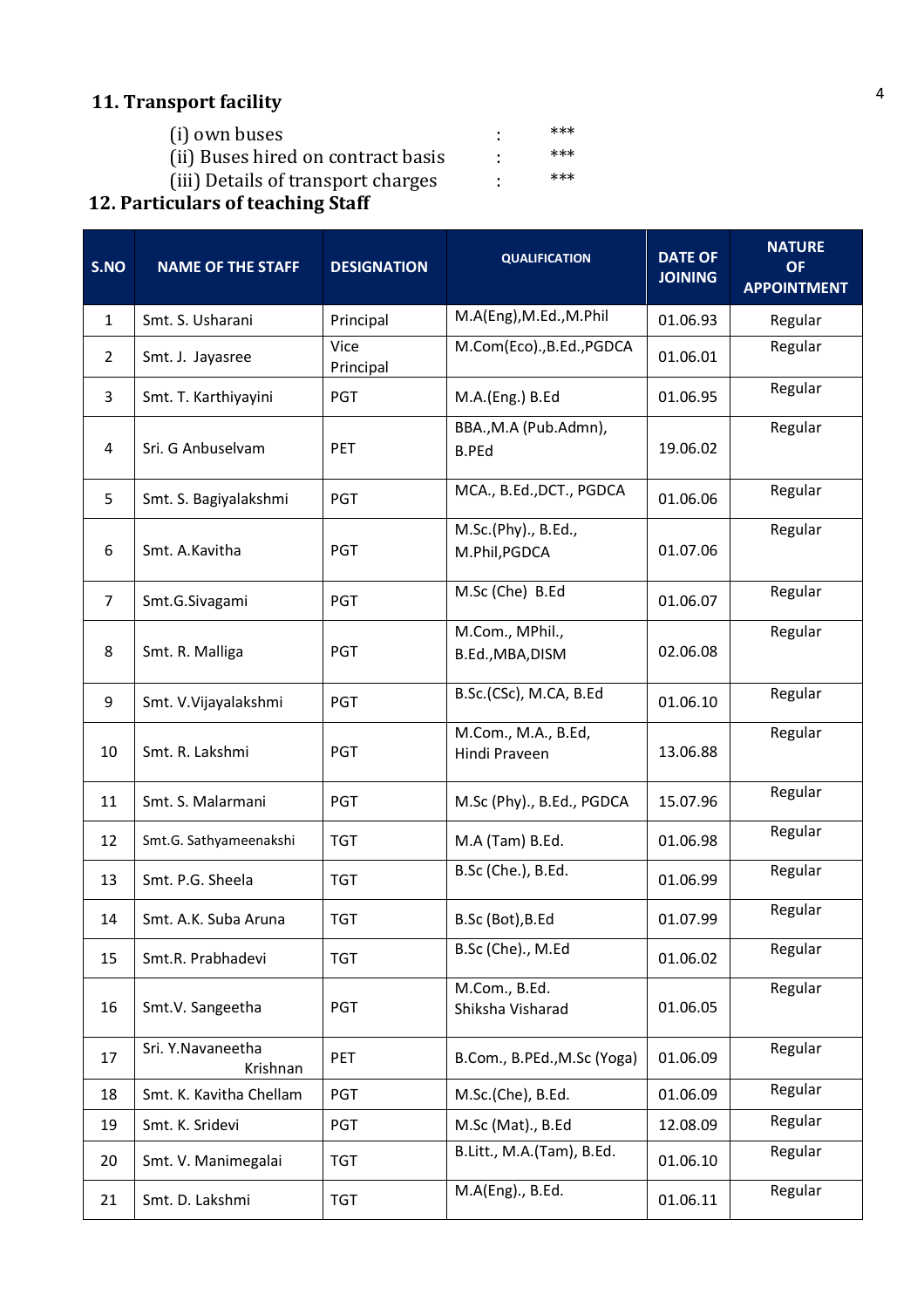| S.NO | <b>NAME OF THE STAFF</b>                | <b>DESIGNATION</b>  | <b>QUALIFICATION</b>       | <b>DATE OF</b><br><b>JOINING</b> | <b>NATURE</b><br><b>OF</b><br><b>APPOINTMENT</b> |
|------|-----------------------------------------|---------------------|----------------------------|----------------------------------|--------------------------------------------------|
| 22   | Smt. R. Brindha                         | PRT                 | B.Sc.(Mat) B.A(Hin), B.Ed. | 01.06.98                         | Regular                                          |
| 23   | Sri.V. Gopala Krishna<br>Gokkale        | LIBRARIAN           | B.LIS., M.A(Tam) B.Ed      | 01.06.01                         | Regular                                          |
| 24   | Smt.P. Kamala<br>Venkateswari           | <b>TGT</b>          | M.A(His), B.Ed             | 01.06.06                         | Regular                                          |
| 25   | Smt.S. Kavitha                          | <b>PGT</b>          | M.Com, B.Ed                | 19.06.06                         | Regular                                          |
| 26   | Sri.M.Shankar                           | <b>PRT</b>          | M.A.(Eco.), B.Ed.          | 01.06.07                         | Regular                                          |
| 27   | Smt G.Shakila                           | PRT                 | B.Sc (Che.), B.Ed          | 01.06.07                         | Regular                                          |
| 28   | Smt.S.Radhika                           | PGT                 | M.A(Eng.),(M.Phil) B.Ed.   | 22.06.07                         | Regular                                          |
| 29   | Smt. J. Srivaramangai                   | <b>PRT</b>          | M.A.(His), B.Ed            | 02.06.08                         | Regular                                          |
| 30   | Smt. K.Vijayalakshmi                    | <b>TGT</b>          | B.Sc.(Mat), B.Ed.          | 01.06.09                         | Regular                                          |
| 31   | Sri. N.Suresh Kumar                     | <b>TGT</b>          | M.Sc (Bot)., B.Ed.         | 22.06.09                         | Regular                                          |
| 32   | Smt. S. Punitha                         | <b>TGT</b>          | M.A (Tam)., B.Ed.          | 01.06.11                         | Regular                                          |
| 33   | Sri. N. Manoharan                       | PET                 | B.A., B.PEd                | 01.06.11                         | Regular                                          |
| 34   | Smt. B.R. Prasanna<br>Kumari            | <b>TGT</b>          | M.Sc (Mat)., B.Ed., B.LIS  | 01.06.11                         | Regular                                          |
| 35   | Smt. A. Amutha                          | <b>TGT</b>          | M.A(Tam)., B.Lit., B.Ed    | 01.06.12                         | Regular                                          |
| 36   | Smt. E. Pandiammal                      | <b>PRT</b>          | M.A(Tam)., M.Ed            | 11.06.12                         | Regular                                          |
| 37   | Smt. Asha Dutta                         | <b>TGT</b>          | M.A (Eng.), B.Ed.          | 12.06.13                         | Regular                                          |
| 38   | Smt. S. Manjula                         | <b>PRT</b>          | M.A.(Eng.), B.Ed.          | 24.06.13                         | Regular                                          |
| 39   | Smt. E. Krithika                        | LIBRARIAN           | M.Com., M.LIS., B.Ed.      | 01.06.17                         | Regular                                          |
| 40   | Smt.R. Dhanalakshmi                     | <b>PRT</b>          | MA, B.Ed. TTC-Dance        | 01.06.97                         | Regular                                          |
| 41   | Smt.G. Rajeswari                        | Music               | B.A, TTC-Music             | 01.06.00                         | Regular                                          |
| 42   | Smt.C.G. Kamalabai                      | Special<br>Educator | M.A.(Sociology), B.Ed.     | 11.07.05                         | Regular                                          |
| 43   | Smt. N. Menaga<br>Pre Primary In-charge | <b>PRT</b>          | B.Sc (Che), B.Ed           | 01.06.06                         | Regular                                          |
| 44   | Smt R.Indumathi                         | <b>PRT</b>          | B.Sc.(Bot). B.Ed.          | 01.06.07                         | Regular                                          |
| 45   | Smt.S. Aruna<br>Primary In-charge       | <b>PRT</b>          | B.Com., B.Ed, CA Inter     | 01.06.07                         | Regular                                          |
| 46   | Smt. P.G. Leela                         | <b>PRT</b>          | B.A(Eng.), B.Ed            | 01.06.07                         | Regular                                          |
| 47   | Smt R.Rajalakshmi                       | <b>PRT</b>          | B.Sc.(Che), B.Ed           | 07.06.07                         | Regular                                          |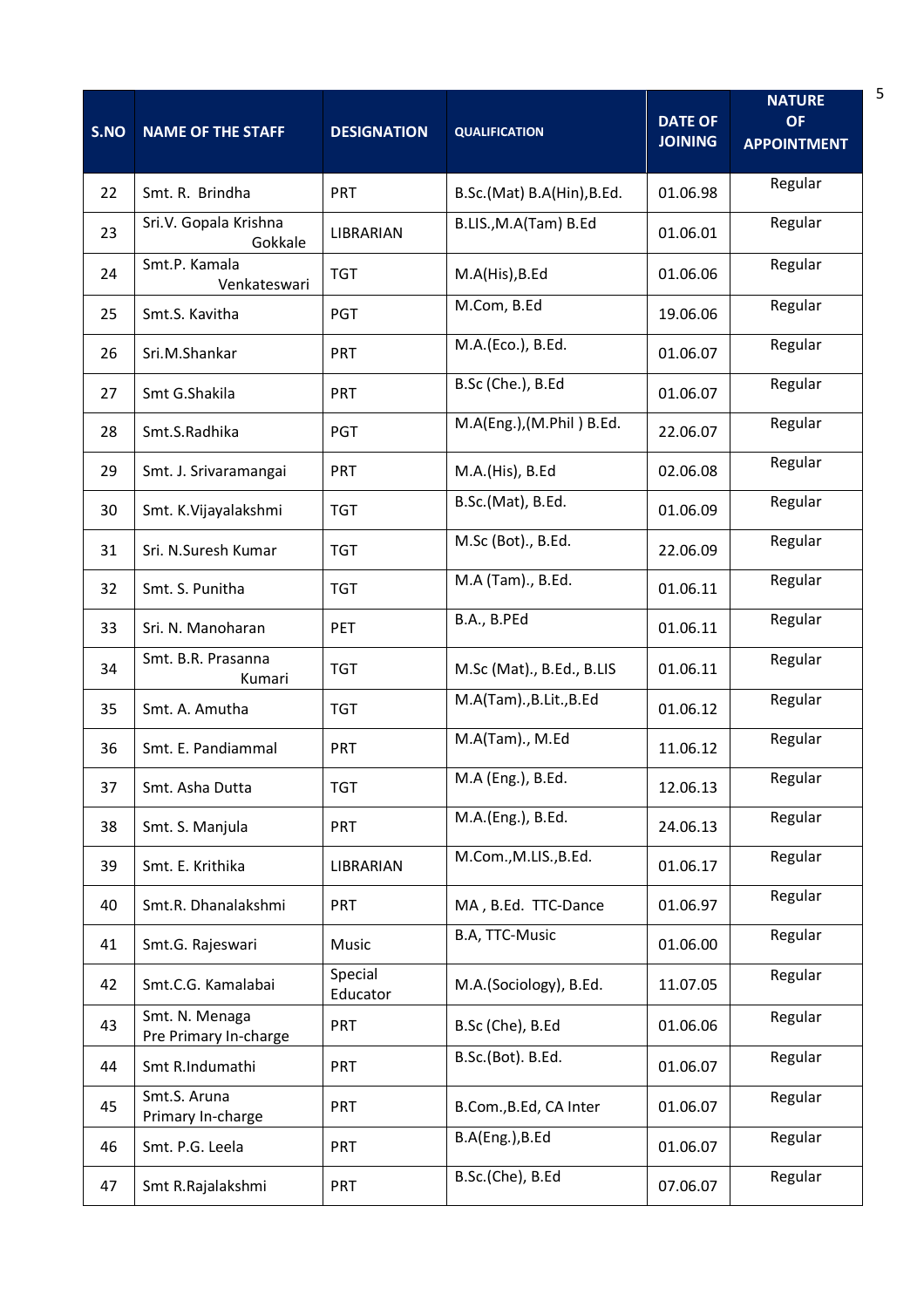| S.NO | <b>NAME OF THE STAFF</b>     | <b>DESIGNATION</b> | <b>QUALIFICATION</b>                    | <b>DATE OF</b><br><b>JOINING</b> | <b>NATURE</b><br><b>OF</b><br><b>APPOINTMENT</b> |
|------|------------------------------|--------------------|-----------------------------------------|----------------------------------|--------------------------------------------------|
| 48   | Smt. J. Jagadeeswari         | PRT                | B.A.(His), B.Ed                         | 02.06.08                         | Regular                                          |
| 49   | Smt. A. Radhika              | PRT                | M.Sc.(Phy), B.Ed                        | 02.06.08                         | Regular                                          |
| 50   | Smt. J. Sankari              | PRT                | M.A(His)., B.Ed                         | 01.06.09                         | Regular                                          |
| 51   | Smt. E. Komathi              | PRT                | B.Sc(Phy)., B.Ed., D.Ed.,<br><b>DSA</b> | 01.06.12                         | Regular                                          |
| 52   | Smt. J. Jayanthi             | PRT                | B.Sc (Mat)., B.Ed                       | 01.06.12                         | Regular                                          |
| 53   | Smt.G.Sasikala<br>Narasimhan | <b>PRT</b>         | B.Sc(Che)., M.A(Hin), B.Ed              | 01.06.12                         | Regular                                          |
| 54   | Smt. R. Buvaneswari          | PRT                | M.A(Tamil), M.A(His)., B.Ed             | 04.06.12                         | Regular                                          |
| 55   | Smt. P. Selvi                | <b>PRT</b>         | B.Sc(Che)., B.Ed.                       | 16.07.12                         | Regular                                          |
| 56   | Smt. R. Thilagavathy         | PRT                | B.Sc(Micro Bio)., M.Ed                  | 04.07.12                         | Regular                                          |
| 57   | Smt. R. Gayathri             | PRT                | M.A (Tam)., B.Ed                        | 02.09.13                         | Regular                                          |
| 58   | Smt. S. Karthigayini         | PRT                | M.Com., B.Ed.                           | 02.06.14                         | Regular                                          |
| 59   | Smt. M. Subuulakshmi         | PRT                | B.Sc (Mat)., M.CA., B.Ed.               | 02.06.14                         | Regular                                          |
| 60   | Smt. K. Kalpana              | <b>PRT</b>         | B.Sc(Phy)., B.Ed                        | 02.06.14                         | Regular                                          |
| 61   | Smt. D.Sujatha               | PRT                | M.A (Tam), B.Ed                         | 20.06.14                         | Regular                                          |
| 62   | Smt. C.Srilakshmi            | PRT                | M.Sc (C.Sc)., B.Ed.                     | 01.04.15                         | Regular                                          |
| 63   | Smt. R. Pavithra             | <b>PET</b>         | B.A (His)., B.PEd.                      | 01.04.15                         | Regular                                          |
| 64   | Smt. K. Thenammai            | <b>PRT</b>         | B.Sc(Mat)., B.Ed                        | 02.04.15                         | Regular                                          |
| 65   | Smt. C. Lavanya              | <b>PRT</b>         | M.Com., M.Ed.                           | 02.09.15                         | Regular                                          |
| 66   | Smt. M. Bhagavathy           | <b>PRT</b>         | M.Sc.(Maths), B.Ed.                     | 01.06.16                         | Regular                                          |
| 67   | SmtM.Priyadharshini          | <b>PRT</b>         | M.Sc.(Maths), B.Ed.                     | 17.06.16                         | Regular                                          |
| 68   | Smt. A. Durga Devi           | <b>PRT</b>         | M.A.(Eng.), M.Ed.                       | 20.06.16                         | Regular                                          |
| 69   | Smt. B. Siva Sankari         | <b>PRT</b>         | M.Sc (Che), B.Ed.                       | 01.06.17                         | Regular                                          |
| 70   | Sri. S. Vishnu               | <b>PRT</b>         | M.Com, M.LIS., B.Ed.                    | 01.06.17                         | Regular                                          |
| 71   | Smt. R. Sivakumari           | <b>PRT</b>         | M.Sc (Mat.)., B.Ed.                     | 02.06.17                         | Regular                                          |
| 72   | Smt. S. Kousalya             | <b>PRT</b>         | B.Sc. (Mat) B.Ed.,                      | 01.06.18                         | Regular                                          |
| 73   | Smt. R. Sandhiya             | <b>PRT</b>         | B.Sc (Che.) M.A(Eng.), B.Ed             | 01.06.18                         | Regular                                          |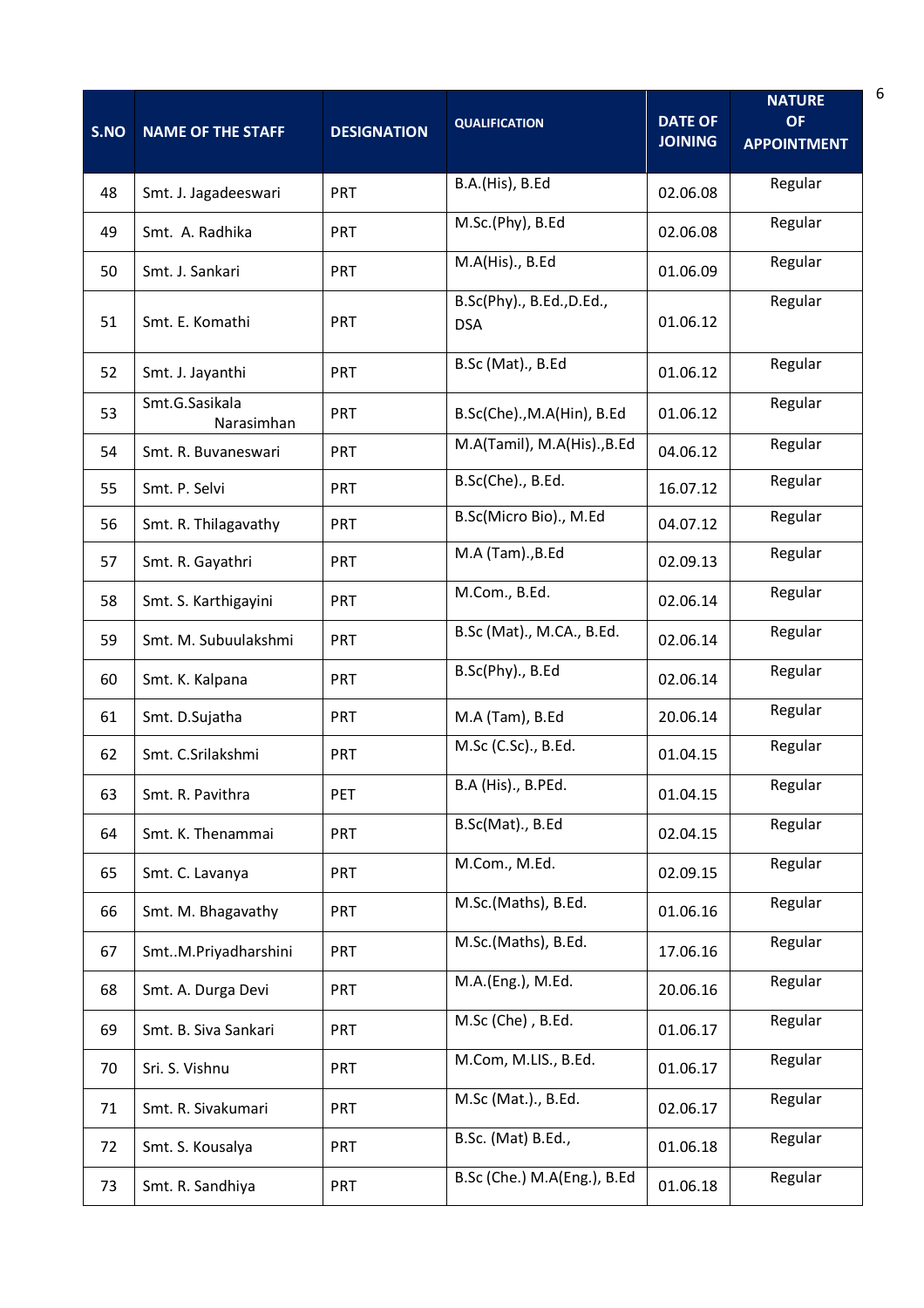| S.NO | <b>NAME OF THE STAFF</b> | <b>DESIGNATION</b>    | <b>QUALIFICATION</b>                                                         | <b>DATE OF</b><br><b>JOINING</b> | <b>NATURE</b><br>OF.<br><b>APPOINTMENT</b> |
|------|--------------------------|-----------------------|------------------------------------------------------------------------------|----------------------------------|--------------------------------------------|
| 74   | Smt.S. Muthulakshmi      | PRT                   | B.Sc(Mat.). B.Ed                                                             | 18.06.18                         | Regular                                    |
| 75   | Smt. C. Pitchammal       | <b>PET</b>            | B.A (Eng.), M.PEd, M.Phil                                                    | 06.09.18                         | Regular                                    |
| 76   | Smt. V. Hema             | <b>PRT</b>            | B.Lit (Tamil), Tamil Pandit,<br>M.A., Dip.in Sanskrit,<br>Montessori trainer | 01.06.12                         | Regular                                    |
| 77   | Smt. R. Mano             | LAB ASST. (Che)       | B.Sc.(Zoo)., PGDMCT                                                          | 10.07.12                         | Regular                                    |
| 78   | Smt. M.B. Sheeba         | <b>PRT</b>            | $M.A$ (Hin.)                                                                 | 22.06.15                         | Regular                                    |
| 79   | Smt. S. Shanmuga Priya   | <b>PRT</b>            | M.Sc.(C.Sc.), B.Ed                                                           | 01.07.15                         | Regular                                    |
| 80   | Smt. K. Tamizh Selvi     | <b>PRT</b>            | <b>B.A.</b> (Eng.)                                                           | 01.06.16                         | Regular                                    |
| 81   | Smt. D. Nithya           | <b>DANCE</b>          | B.A., B.Dance                                                                | 01.06.16                         | Regular                                    |
| 82   | Sm. B. Siva Akila        | PRT                   | B.Sc., (Mat), B.Ed.                                                          | 20.05.17                         | Regular                                    |
| 83   | Smt. R. Revathi Devi     | <b>PRT</b>            | M.A (Eco.)                                                                   | 01.06.18                         | Regular                                    |
| 84   | Smt. S. Gayathri         | <b>PRT</b>            | B.A.(Eng.)., B.Ed                                                            | 01.06.18                         | Regular                                    |
| 85   | Smt.P.Saroja             | LAB ASST.<br>(Mat.)   | M.Sc., (Mat), B.Ed.                                                          | 09.07.18                         | Regular                                    |
| 86   | Smt. S. Ashetha          | <b>PRT</b>            | B.A., (Eng)                                                                  | 01.06.19                         | Regular                                    |
| 87   | Smt. K. Kalaivani        | PRT                   | M.A (Tam)., B.Ed                                                             | 06.06.19                         | Regular                                    |
| 88   | Smt. M. Menaka           | PRT                   | M.Sc (Zoo) M.Phill., B.Ed.,                                                  | 01.07.19                         | Regular                                    |
| 89   | Smt. S. Abirami          | LAB ASST.<br>(CSc.)   | M.E (Comp.Sci.)                                                              | 04.07.19                         | Regular                                    |
| 90   | Smt.T. M. Priyadharsini  | LAB ASST. (Bio.)      | B.Sc., (Zoo), B.Ed                                                           | 06.08.19                         | Regular                                    |
| 91   | Smt. C.P. Padmini        | LAB ASST.<br>(Phy.)   | B.Sc (Bio-Che)                                                               | 28.08.19                         | Regular                                    |
| 92   | Smt. V. Sasikala         | Student<br>Counsellor | M.Sc (Psy), B.Ed                                                             | 13.11.19                         | Regular                                    |
| 93   | Smt. P. Deepa            | PRT                   | M.Sc (Mat), B.Ed                                                             | 09.08.21                         | Regular                                    |
| 94   | Smt. Renuga Gandhi       | <b>PRT</b>            | B.Sc (Mat)., B.Ed., MCA                                                      | 09.08.21                         | Regular                                    |
| 95   | Smt. K. Padmavathi       | <b>PRT</b>            | M.Sc (Mat.)., BEd                                                            | 23.12.21                         | Regular                                    |
| 96   | Smt. R. Divya            | PRT                   | B.A (Eng.)., B.Ed.                                                           | 03.01.22                         | Regular                                    |
| 97   | Kum. E. Sreenidhi        | <b>PRT</b>            | B.A(Eng.)., B.Ed.                                                            | 03.01.22                         | Regular                                    |
| 98   | Smt.R. Punitha           | PRT                   | M.A(Eco), MBA., B.Ed                                                         | 03.01.22                         | Regular                                    |

7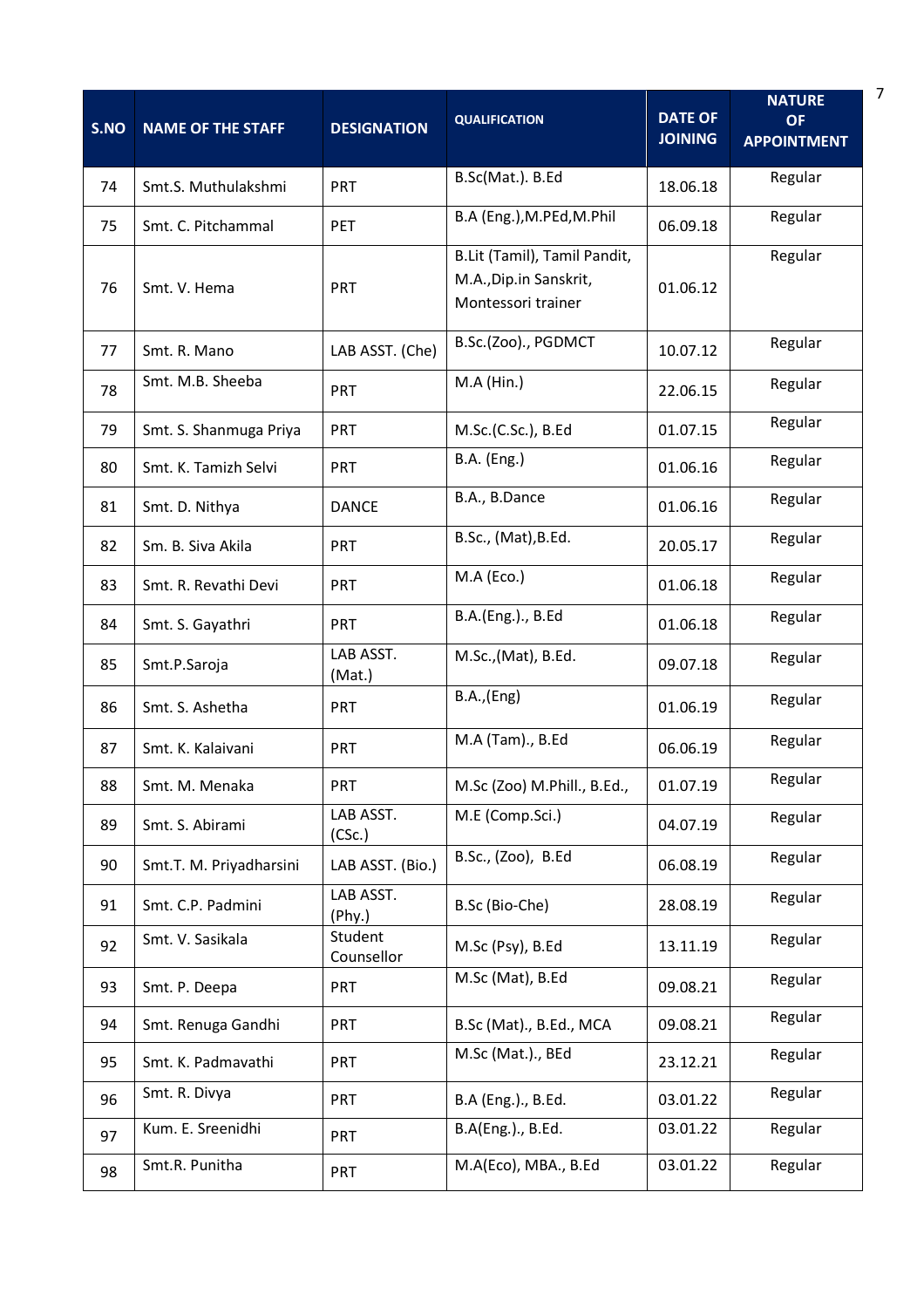# 13. Details of salary being paid by the school to teaching staff/non-teaching staff states of  $8$

Salary paid in line with Tamil Nadu Government's Sixth Pay Commission Guidelines.

| 14. Mode of payment of salary                 |                |                               |
|-----------------------------------------------|----------------|-------------------------------|
| (i) Name of the Bank through                  |                |                               |
| which salary is drawing                       | ÷              | City Union Bank               |
| (ii) Through single cheque transfer<br>Advice | ÷<br>÷         | Single Cheque Transfer Advice |
| (iii) Individual cheque                       |                | ***                           |
| (iv) Cash                                     |                | ***                           |
| <b>15. Library facilities</b>                 |                |                               |
| (i) Size of the Library in sq. feet           |                | 2184 Sq. feet                 |
| (ii) No. of periodicals                       |                | 47                            |
| (iii) No. of Dailies                          |                | 6                             |
| (iv) No. of Reference books                   |                |                               |
| class-wise                                    |                | 15430                         |
| (v) No. of Magazine                           | $\blacksquare$ | 47                            |
| (vi) Others                                   | ٠              | Educational CD's -80,         |
|                                               |                | Map $-15$ ; Globe $-1$        |
|                                               |                |                               |

#### 16. Name of the Grievance / redressal officer with E-mail, Ph no., Fax No. : SMT. JAYASREE, Vice Principal

#### 18. Section wise enrolment of school for the current session

#### PRE PRIMARY LEVEL - LKG TO II STD.

| <b>CLASS</b>     | <b>BOYS</b> | <b>GIRLS</b> | <b>TOTAL</b> |
|------------------|-------------|--------------|--------------|
| LKG A            | 23          | 20           | 43           |
| LKG <sub>B</sub> | 23          | 20           | 43           |
| LKG C            | 18          | 24           | 42           |
| LKG <sub>D</sub> | 19          | 24           | 43           |
|                  |             |              |              |
|                  |             |              |              |
| <b>TOTAL</b>     | 83          | 88           | 171          |

 jayasridavay@gmail.com 17. Members of Sexual Harassment SMT. JAYASREE, Vice Principal Committee Smt. R. Malliga, PGT, Accountancy Smt. S. Radhika, PGT, English Smt. G. Sivagami, PGT, Chemistry

9840863679

| <b>CLASS</b> | <b>BOYS</b> | <b>GIRLS</b> | <b>TOTAL</b> | <b>CLASS</b> | <b>BOYS</b> | <b>GIRLS</b> | <b>TOTAL</b> |
|--------------|-------------|--------------|--------------|--------------|-------------|--------------|--------------|
| LKG A        | 23          | 20           | 43           | UKG A        | 17          | 16           | 33           |
| LKG B        | 23          | 20           | 43           | UKG B        | 16          | 18           | 34           |
| LKG C        | 18          | 24           | 42           | UKG C        | 16          | 20           | 36           |
| LKG D        | 19          | 24           | 43           | UKG D        | 17          | 16           | 33           |
|              |             |              |              | UKG E        | 18          | 15           | 33           |
|              |             |              |              | <b>UKGF</b>  | 16          | 15           | 31           |
| <b>TOTAL</b> | 83          | 88           | 171          | <b>TOTAL</b> | 100         | 100          | 200          |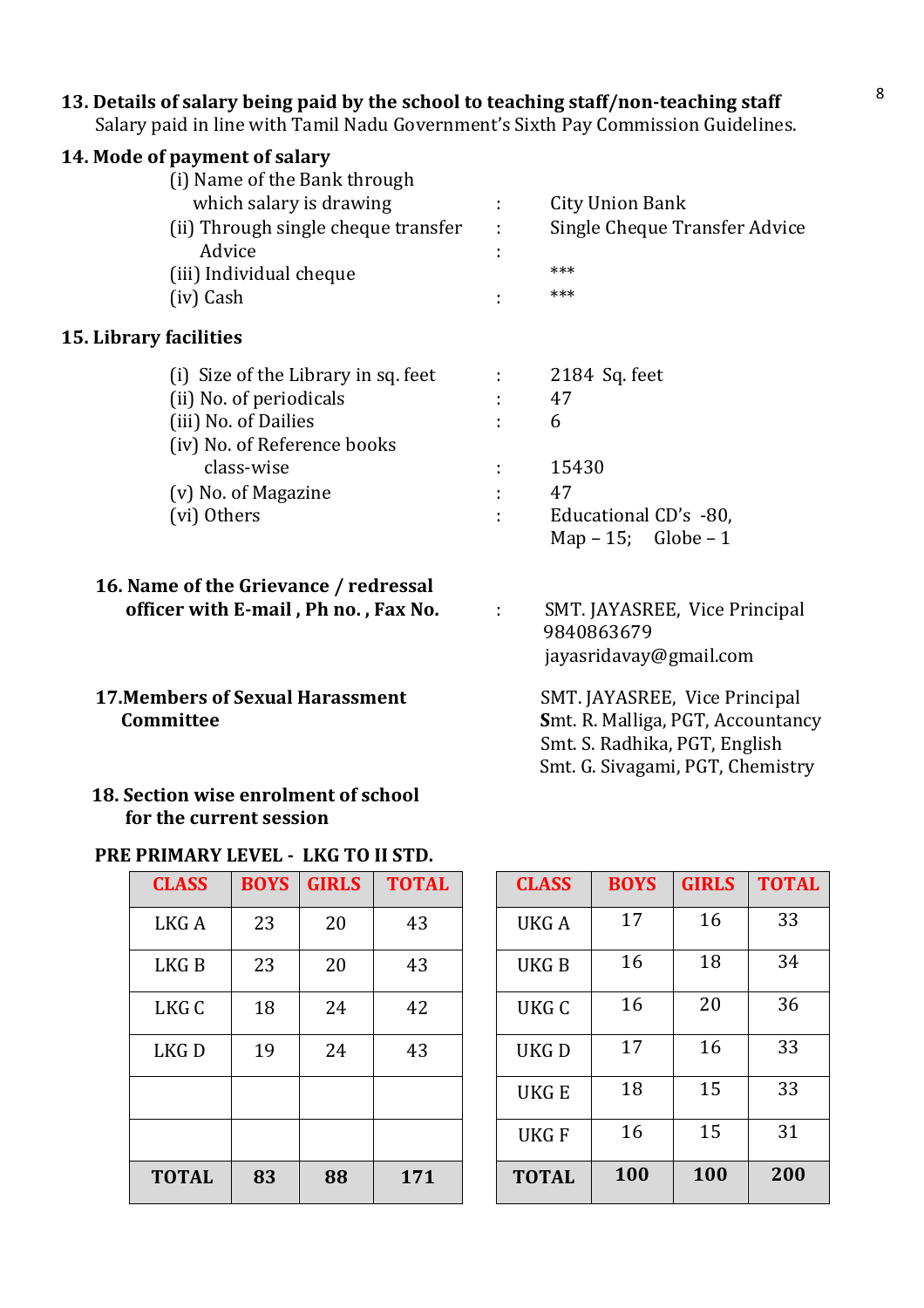| <b>CLASS</b> | <b>BOYS</b> | <b>GIRLS</b> | <b>TOTAL</b> |
|--------------|-------------|--------------|--------------|
| I A          | 22          | 20           | 42           |
| I B          | 21          | 20           | 41           |
| I C          | 19          | 23           | 42           |
| I D          | 20          | 18           | 38           |
| I E          | 22          | 20           | 42           |
| <b>TOTAL</b> | 104         | 101          | 205          |

| <b>CLASS</b> | <b>BOYS</b> | <b>GIRLS</b> | <b>TOTAL</b> | <b>CLASS</b> | <b>BOYS</b> | <b>GIRLS</b> | <b>TOTAL</b> |
|--------------|-------------|--------------|--------------|--------------|-------------|--------------|--------------|
| I A          | 22          | 20           | 42           | II A         | 24          | 19           | 43           |
| I B          | 21          | 20           | 41           | II B         | 21          | 22           | 43           |
| IC           | 19          | 23           | 42           | II C         | 21          | 17           | 38           |
| ID           | 20          | 18           | 38           | II D         | 21          | 19           | 40           |
| I E          | 22          | 20           | 42           | II E         | 22          | 18           | 40           |
| <b>TOTAL</b> | 104         | 101          | 205          | <b>TOTAL</b> | 109         | 95           | 204          |

## PRIMARY LEVEL - III TO V STD.

| <b>CLASS</b> | <b>BOYS</b> | <b>GIRLS</b> | <b>TOTAL</b> | <b>CLASS</b>    | <b>BOYS</b> | <b>GIRLS</b> | <b>TOTAL</b> | <b>CLASS</b>   | <b>BOYS</b> | <b>GIRLS</b> | <b>TOTAL</b> |
|--------------|-------------|--------------|--------------|-----------------|-------------|--------------|--------------|----------------|-------------|--------------|--------------|
| <b>III</b> A | 25          | 22           | 47           | <b>IVA</b>      | 18          | 23           | 41           | V A            | 22          | 17           | 39           |
| <b>IIIB</b>  | 25          | 21           | 46           | IV <sub>B</sub> | 20          | 20           | 40           | V <sub>B</sub> | 21          | 20           | 41           |
| III C        | 23          | 20           | 43           | IV <sub>C</sub> | 18          | 21           | 39           | V C            | 19          | 19           | 38           |
| <b>IIID</b>  | 24          | 21           | 45           | <b>IVD</b>      | 20          | 21           | 41           | V <sub>D</sub> | 19          | 21           | 40           |
| <b>IIIE</b>  | 23          | 23           | 46           | <b>IVE</b>      | 17          | 24           | 41           | V E            | 23          | 14           | 37           |
|              |             |              |              |                 |             |              |              | V <sub>F</sub> | 21          | 19           | 40           |
| <b>TOTAL</b> | 120         | 107          | 227          | <b>TOTAL</b>    | 93          | 109          | 202          | <b>TOTAL</b>   | 125         | <b>110</b>   | 235          |

## MIDDLE LEVEL VI TO VIII STD.

| <b>CLASS</b>    | <b>BOYS</b> | <b>GIRLS</b> | <b>TOTAL</b> |
|-----------------|-------------|--------------|--------------|
| VI A            | 21          | 21           | 42           |
| VI B            | 22          | 19           | 41           |
| VI C            | 17          | 23           | 40           |
| VI <sub>D</sub> | 20          | 22           | 42           |
| VI E            | 22          | 20           | 42           |
| <b>TOTAL</b>    | 102         | 105          | 207          |

| <b>CLASS</b> | <b>BOYS</b> 1 | <b>GIRLS</b> | TOTAL | <b>CLASS</b>     | <b>BOYS</b> | <b>GIRLS</b> | TOTAL | <b>CLASS</b> | <b>BOYS</b> | <b>GIRLS</b> | TOTAL |
|--------------|---------------|--------------|-------|------------------|-------------|--------------|-------|--------------|-------------|--------------|-------|
| VI A         | 21            | 21           | 42    | VII A            | 24          | 17           | 41    | VIII A       | 21          | 19           | 40    |
| VI B         | 22            | 19           | 41    | VII <sub>B</sub> | 20          | 19           | 39    | VIII B       | 23          | 18           | 41    |
| VI C         | 17            | 23           | 40    | VII C            | 22          | 18           | 40    | VIII C       | 21          | 18           | 39    |
| VI D         | 20            | 22           | 42    | VII <sub>D</sub> | 24          | 18           | 42    | VIII D       | 19          | 18           | 37    |
| VI E         | 22            | 20           | 42    | VII E            | 24          | 17           | 41    | VIII E       | 24          | 16           | 40    |
| <b>TOTAL</b> | 102           | 105          | 207   | <b>TOTAL</b>     | 114         | 89           | 203   | <b>TOTAL</b> | 108         | 89           | 197   |

| <b>CLASS</b> | <b>BOYS</b> | <b>GIRLS</b> | <b>TOTAL</b> | <b>CLASS</b>     | <b>BOYS</b> | <b>GIRLS</b> | <b>TOTAL</b> | <b>CLASS</b> | <b>BOYS</b> | <b>GIRLS</b> | <b>TOTAL</b> |
|--------------|-------------|--------------|--------------|------------------|-------------|--------------|--------------|--------------|-------------|--------------|--------------|
| VI A         | 21          | 21           | 42           | VII A            | 24          | 17           | 41           | VIII A       | 21          | 19           | 40           |
| VI B         | 22          | 19           | 41           | VII <sub>B</sub> | 20          | 19           | 39           | VIII B       | 23          | 18           | 41           |
| VI C         | 17          | 23           | 40           | VII C            | 22          | 18           | 40           | VIII C       | 21          | 18           | 39           |
| VI D         | 20          | 22           | 42           | VII <sub>D</sub> | 24          | 18           | 42           | VIII D       | 19          | 18           | 37           |
| VI E         | 22          | 20           | 42           | VII E            | 24          | 17           | 41           | VIII E       | 24          | 16           | 40           |
| <b>OTAL</b>  | 102         | 105          | 207          | <b>TOTAL</b>     | 114         | 89           | 203          | <b>TOTAL</b> | 108         | 89           | 197          |